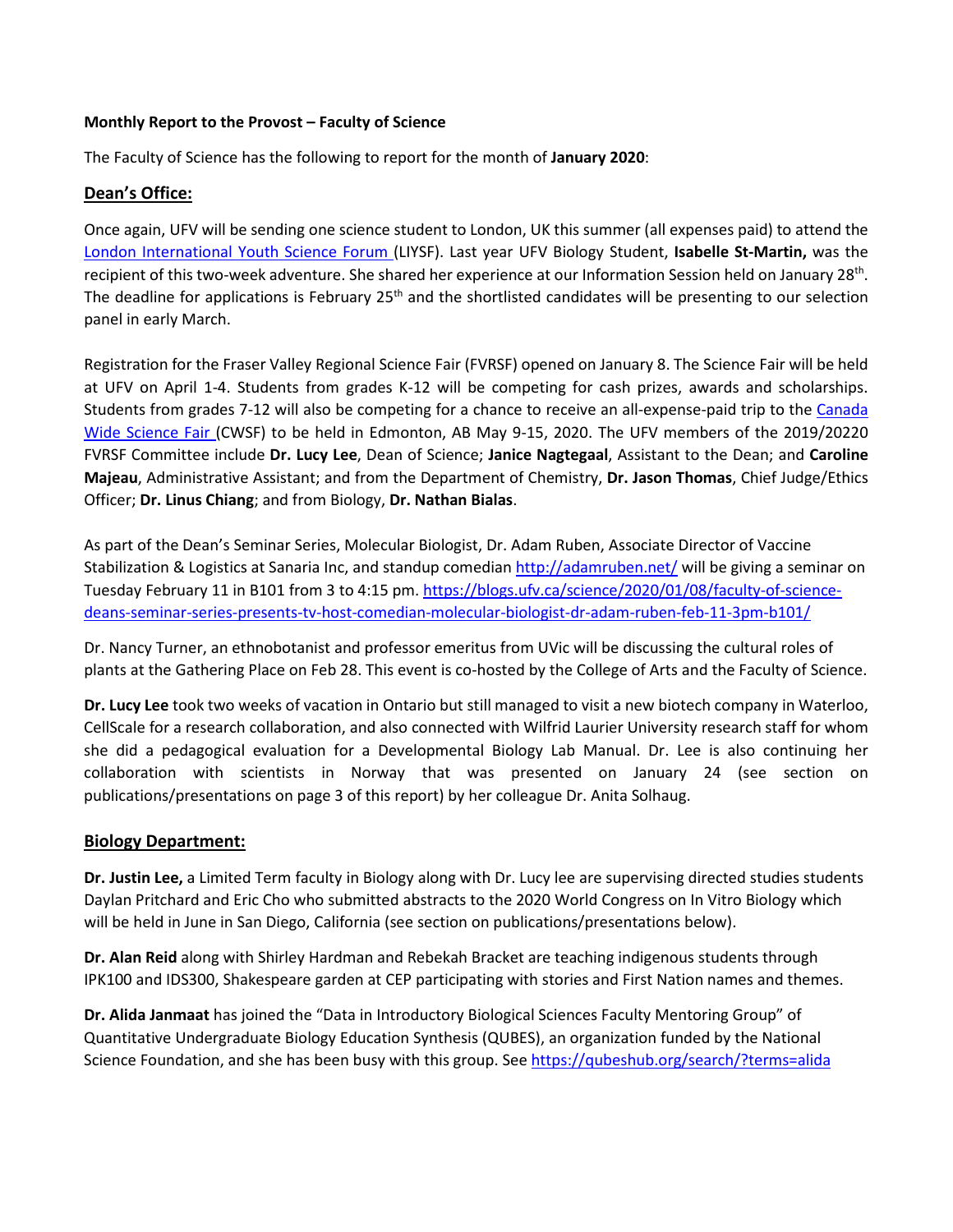Dr. Janmaat's student **Donovan Toews** also gave an informal presentation on his invasive plant management plan for Stave Falls elementary during a board meeting of the Fraser Valley Invasive Species Society [\(https://fviss.ca/\)](https://fviss.ca/) last week. Alida is a member of the Board of Directors, along with **Dr. Renee Prasad** from Agriculture.

Biology student, **Shayne Oberhoffner** is happy to report that he was accepted for a graduate program at Wilfrid Laurier University and will start in September.

# **Chemistry Department**

Chemistry lab instructors, **Jane Weber** and **Grant Fritzke**, are working with Chemistry Work-study student **Harveen Dhaliwal** creating more first year chemistry lab instructional videos.

Chemistry student, **Kaeden Teindl,** was also accepted for graduate studies at SFU.

## **Mathematics & Statistics Department**

**Professor Vanessa Radzimski** has a new manuscript accepted in the Journal of Science, Math & Technol Educ (see section of publications/presentations below). Vanessa, along with **Drs. Kseniya Garaschuk** and **Stan Manu** are busy organizing the second Sq'ep that will be hosted here at UFV on Feb 29. <https://www.ufv.ca/math/fraser-valley-mathematics-education-sqep/>

### **School of Land Use and Environmental Change (SoLUEC)**

**Dr. Jonathan Hughes** officially started as Director of the new SoLUEC Jan 2, 2020; joining him, **Amy Huesken**, started as administrative assistant also on Jan 2, 2020.

**Dr. Michelle Rhodes** hosted the 5th UFV Environment and Planning Networking event at U-House Jan 29 attracting former students and 9 current students enrolled in ENV200. **Professor Patrick Harrison** from Biology also participated in this event as well as several other faculty and staff from SoLUEC.

**Dr. Stefania Pizzirani** is part of a research team led by Dr. John Bass from UBC that recently was awarded a grant from the India-Canada Centre for Innovative Multidisciplinary Partnership to Accelerate Community Transformation and Sustainability (IC-Impacts)<https://ic-impacts.com/>

The UFV Library held a public celebration and launch of **Dr. Lenore Newman**'s new book "Lost Feast" on January 21. Dr. Newman shared readings from her book to a large audience which included the Mayor of Abbotsford, Henry Braun. Lenore also travelled to Victoria and briefed the Premier on the ongoing work of the Food Security Task Force on Jan 27. The Task Force will be releasing their report (see below Dhillon et al.) at the 2020 Agriculture Innovation Day on January 31 at the Tradex. Dr. Lee will be attending this event along with many other participants of the Pacific Agriculture Show.